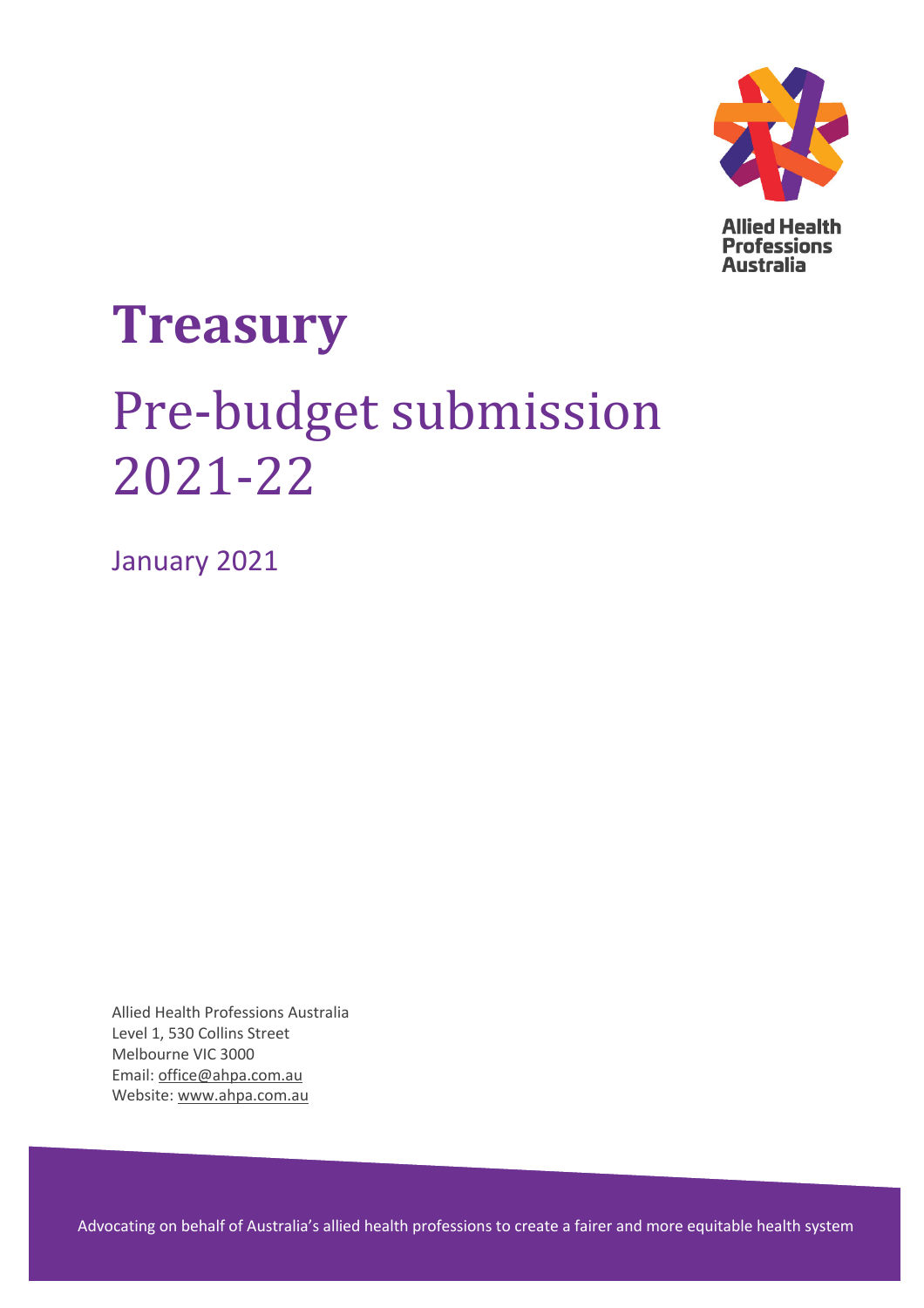# **Introduction**

Allied Health Professions Australia (AHPA) thanks the federal government for the opportunity to contribute to the federal budget planning process for 2021-22.

The last twelve months presented Australia with an unprecedented health and economic challenge. The COVID-19 pandemic meant that the Australian government needed to move quickly to meet the demand for a range of new supports and services. While that response was highly effective, it also revealed vulnerabilities in our system, which particularly impacted some members of the community such as older Australians and Australians with disability. Importantly, the response to these challenges has left all Australian governments with significant pressures in relation to current and future budgets. That makes efficient use of increasingly scarce health dollars more important than ever.

AHPA argues strongly that this federal budget provides an important and necessary opportunity to begin realising government health reform goals. We note and commend the significant investment made in the last budget focused on improving the accessibility of mental health services. Similar sensible and pragmatic investments focused on improving access to allied health care for people with chronic and complex illness, based on the extensive work already undertaken to substantiate and propose solutions to allied health access issues, will significantly improve the Australian primary care system. Allied health services are a crucial part of the health system and a key link between different parts of our system including primary and preventive health, acute care, rehabilitation, community and inpatient mental health, disability, aged care, education, social services and justice. Allied health interventions are particularly relevant as we begin to grapple with some of our greatest health burdens, many of which cannot be tackled through medical interventions alone. Allied health services are highly cost-effective, as both a supplement and alternative to medical interventions, particularly primary care.

Yet access to allied health services for many of our most vulnerable consumer cohorts remains a major issue, particularly community-based and primary allied health services. This budget presents an opportunity to begin addressing those access issues. The proposals below are realistic and achievable and will ensure that our health system is better equipped to meet the current and future needs of our community.

# About AHPA and the allied health sector

AHPA is the recognised national peak association representing Australia's allied health professions. AHPA's membership collectively represents some 130,000 allied health professionals and AHPA works on behalf of all Australian allied health practitioners, including the largest rural and remote allied health workforce numbering some 14,000 professionals. AHPA is the only organisation with representation across all disciplines and settings.

With over 200,000 allied health professionals, allied health is Australia's second largest health workforce. Allied health professionals work across a diverse range of settings and sectors, providing services including diagnostic and first-contact services, preventive and maintenance-focused interventions for people with chronic and complex physical and mental illnesses, supporting preand post-surgical rehabilitation, and enabling participation and independence for people experiencing temporary or long-term functional limitations. Allied health also provides an essential bridge between the medical sector and social support systems such as aged care and disability, where it can represent the key formal health support in a person's life.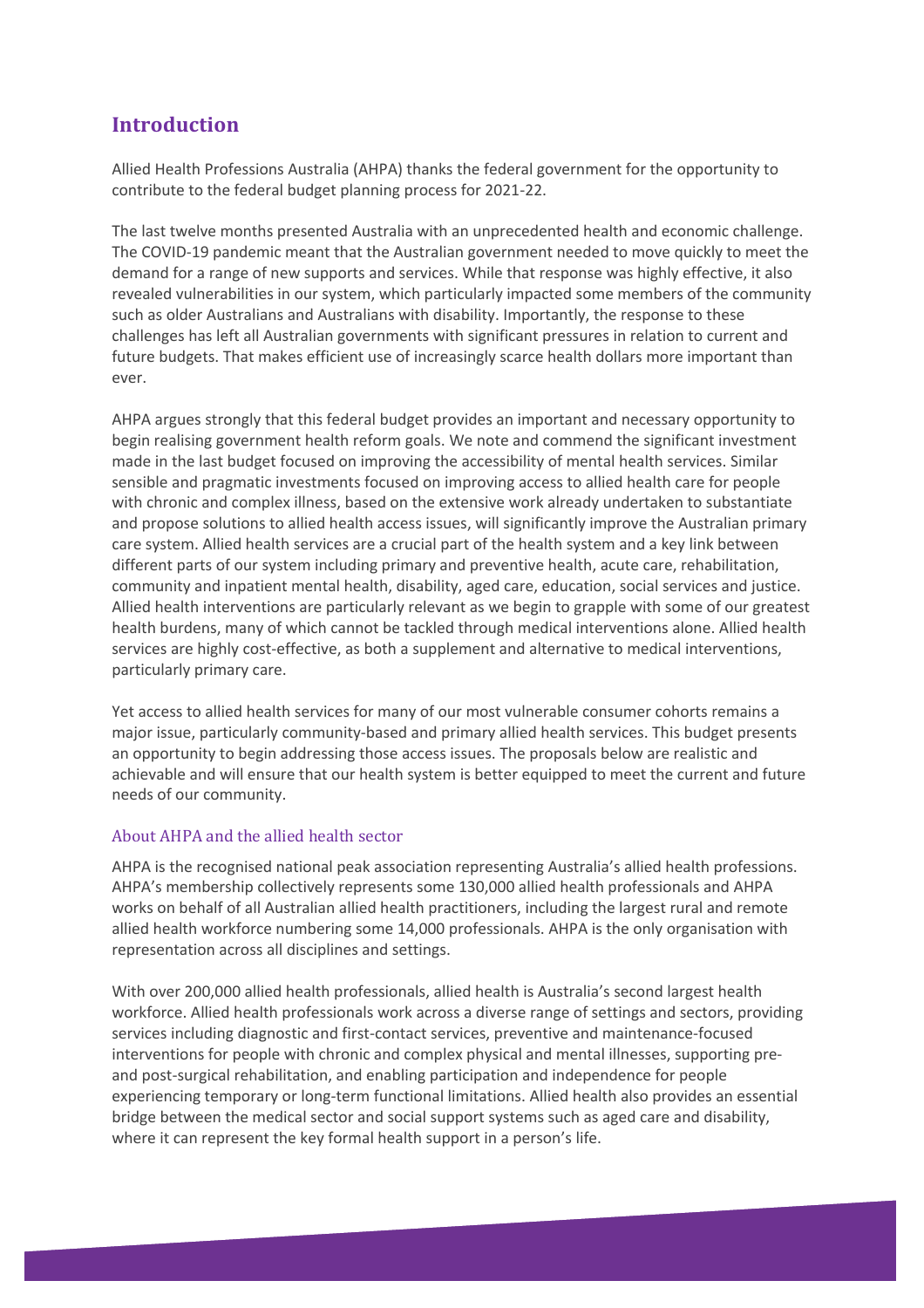AHPA provides representation for the allied health sector and supports all Australian governments in the development of policies and programs relating to allied health. AHPA works with a wide range of working groups and experts across the individual allied health professions to consult, gather knowledge and expertise, and to support the implementation of key government initiatives.

# **Recommendations**

AHPA calls on the federal government to use the 2021/22 federal budget to commit funding to the following proposals:

- **1. Fund an expansion of the Medicare Benefits Schedule (MBS) Chronic Disease Management Program, as recommended by clinical working groups, with an increase in annual session limits and an introduction of initial assessment items for an initial period of 24 months. Ongoing access should be subject to evaluation and consideration of the introduction of alternative models of funding. Cost: \$421.4 million per annum**
- **2. Fund a series of targeted pilot programs trialling models of primary care funding of allied health services, based on multidisciplinary interventions and including telehealth models, across a series of metropolitan and regional/rural sites. Cost: \$8 million over three years.**
- **3. Undertake a detailed review of the Chronic Disease Management Program (CDMP) available through private hospital cover policies, in conjunction with allied health sector and industry representatives, to identify opportunities to increase access to preventionand maintenance-focused allied health services for Australians with private health insurance.**

**Cost: Up to \$200,000 but potentially cost-neutral if able to be funded from existing Departmental resourcing.** 

**4. Increase health peak body funding provided to AHPA to better align with funding provided to other recipients and to support the sector and the Australian government's policy agenda as it relates to reforms of allied health services in primary care, aged care and disability.** 

**Cost: Additional \$1.2 million over four years.**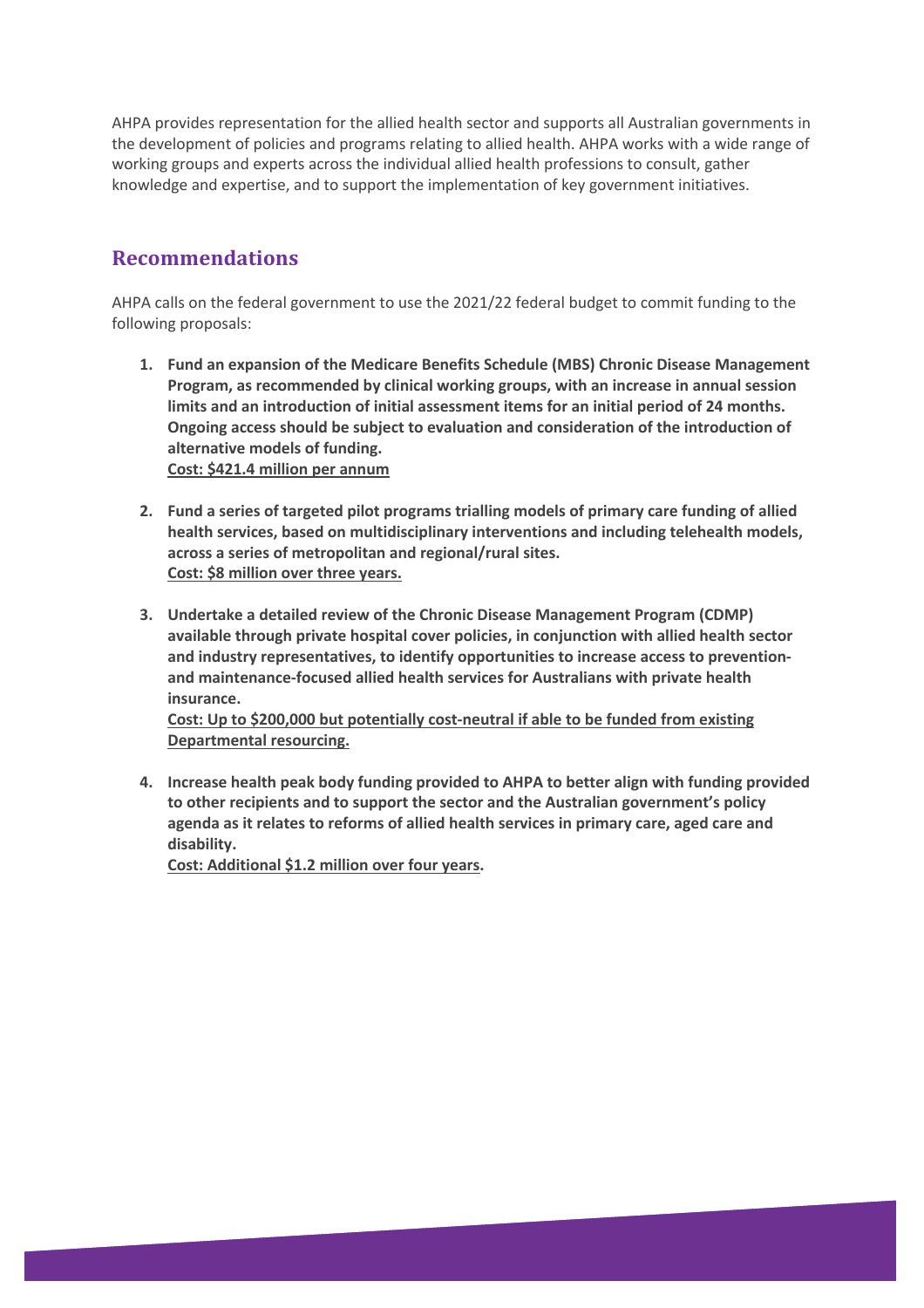# **Recommendation 1:** Expand access to allied health MBS-funded care

#### **Background**

Chronic diseases are Australia's leading cause of illness, disability and death with 90% of all deaths in 2011 having a chronic disease as the underlying cause<sup>i</sup>. Chronic diseases disproportionately impact people who have limited ability to self-fund their care. Older Australians are impacted most by chronic disease with 78% of people over the age of 65 diagnosed with one or more chronic diseasesii. Rural and remote Australians also experience significantly higher rates of chronic disease and have significantly lower rates of private health insurance coverage for allied health services. People living with disadvantage are also consistently found to have higher rates of chronic disease".

The management of those chronic diseases is extremely costly—the Commonwealth spent about \$1 billion in 2013-14 to address chronic health issues through the Practice Incentives Program, Service Incentive Payments, Health Assessments and chronic disease and mental health managementiv. These costs are growing with MBS payments for Chronic Disease Management (CDM) services provided by general practitioners (Items 721 to 732) growing 36% over the period 2012-2013 and 2014-2015 from \$503.4 million to \$682.7 million. Utilisation of allied health CDM items has grown at a similar rate, though costs remain comparatively low compared to general practice and hospitalbased services. Payments for allied health services increased 33% between 2012-2013 and 2014- 2015 (\$219 million to \$293.5 million) with the number of individual allied health services increasing 34% over the same period from to 4.1 million to 5.5 million. Those services are primarily delivered by two allied health professions: in 2014–15, podiatry (45.8%) and physiotherapy (30.5%) were the highest utilised services claimed under individual allied health items<sup>v</sup>.

In 2010-11, approximately \$2 billion was spent on Ambulatory Care Sensitive Condition-Chronic Diseases (ACSCCD) which was 3% of all hospital admissions, and 5.1 % of bed days. The same study showed hospital costs due to Avoidable Admissions of 2 (AA2) days or less for lower severity admissions for diabetes complications alone was \$77 million $v^i$ . More recent research confirms that more than 1 in 3 potentially preventable hospitable admissions in 2013-2014 were due to eight chronic diseases (arthritis, asthma, back problems, cancer, chronic obstructive pulmonary disease, cardiovascular disease, diabetes mellitus, or a mental or behavioural condition) $\dot{v}$ <sup>ii</sup>. The four major disease groups (cardiovascular diseases, cancers, chronic obstructive pulmonary disease and diabetes) account for 75% of all chronic disease death while lower back pain is the second largest overall disease burden<sup>viii</sup>.

Allied health professionals are key providers of services to address and manage chronic conditions. Yet unlike access to medical services, access to Medicare-subsidised services is limited to five annual 20-minute services across all allied health professions, regardless of the complexity of the condition or if a person experiences multiple comorbidities. Guidelines for most chronic conditions recommend involving at least two different allied health professions in appropriate team care arrangements. For example, a person with type 2 diabetes would generally be referred to a diabetes educator, a dietitian, and an exercise physiologist or physiotherapist. The five-session limit means that consumers can only access 1-2 sessions per profession, which is less than evidence-informed recommendations for maintenance care and significantly under the number of services required where a person has multiple chronic conditions, has been recently diagnosed, or is having difficulties managing their condition. Yet unmanaged condition have clear downstream costs to the health system.

AHPA estimates that some 20 percent of patients are likely to be high risk. An easily identified example is diabetic foot lesions and the high annual rate of preventable amputations resulting from improper care. While we expect some limited increase in utilisation for this cohort, appropriate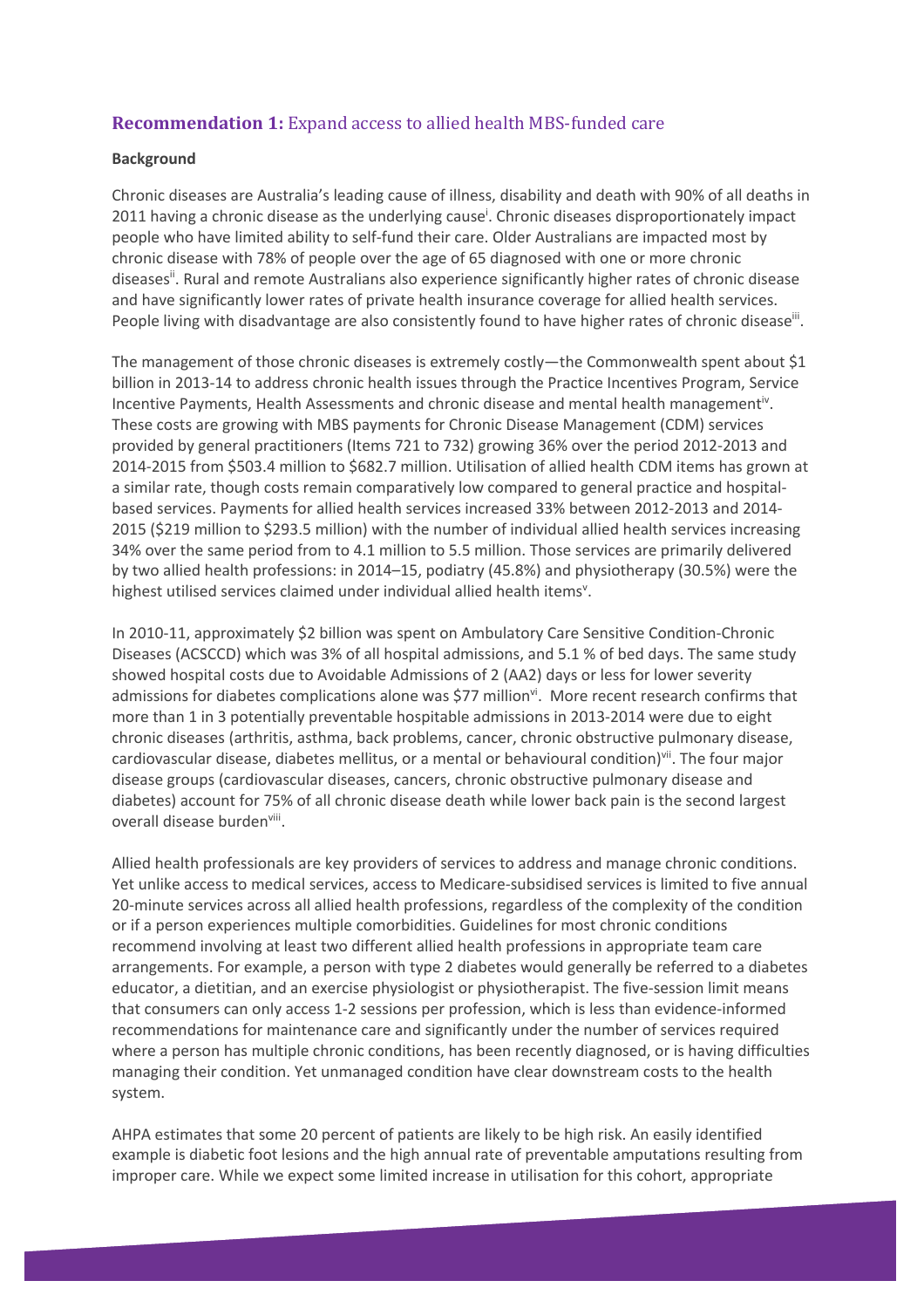design of the item extension and stewardship by GPs will ensure that any increased costs associated with these additional items is directly preventing additional costs to the health system and broader economy.

AHPA notes that the MBS Review Allied Health Reference Group found that 20-minute sessions were significantly shorter than standard follow-up sessions and well below the length of initial assessment services. The impact of the lower rebates was that most consumers are likely to need to pay gap fees. Work undertaken by AHPA and by the expert group suggested that gap fees are likely to be the major contributor to underutilisation of services and care avoidance. As such the group recommended introducing rebates for initial appointments of at least 40 minutes.

A proposal for both of these changes was put forward by the government-appointed, multidisciplinary team with extensive clinical experience as part of the MBS Review, based on a review of MBS data, clinical knowledge and consideration of other government schemes. Over 300 consumers who responded to the consultation process for the development of an Interim Report<sup>ix</sup> from the MBS Review Taskforce highlighted the difficulties they faced once their annual allocation of five sessions per calendar year for allied health services under chronic disease management plans was used. In 2016, the House of Representatives Standing Committee on Health recommended "that the Australian Government investigate expanding the number of allied health treatments that can attract a Medicare Benefits Schedule rebate (MBS items 10950 to 10970) within a year, on the proviso that the patient has the relevant General Practitioner Management Plan and Team Care Arrangements in place." In proposing these changes, we note that the Ministers for Health and Aged Care recently announced similar temporary measures for older Australians living in residential homes.

## **Recommendations**

- **Introduce an initial assessment of 40 minutes duration with a limit of one assessment item per profession, per year for each patient.**
- **Increase the number of allied health appointments under team care arrangements by stratifying patients to identify those with more complex care requirements, including recently diagnosed consumers and those that show signs of not managing their condition. Provide up to an additional five sessions for these patients with an additional GP referral.**
- **Both changes are to be introduced for a period of 24 months with access beyond then to be subject to evaluation of the impact of changes by the Department of Health, alongside evaluation of alternate models of allied health primary care funding.**

## **Cost estimate**

AHPA has undertaken an initial analysis of potential costs below, noting that the federal government is likely to have access to more detailed data for more accurate costing.

• *Introduction of initial assessment items for CDM services.*

*Medicare data from 2017/18 shows that a total of 6,776,000 individual claims were made against the MBS CDM program. Data supplied by the Department of Health during the MBS Review indicated an average of 3 uses per patient, suggesting an estimated 2,260,000 unique users of the CDM program. Based on most patients accessing two unique professions per patient, per year, this suggests a potential budget impact of \$281,370,000.*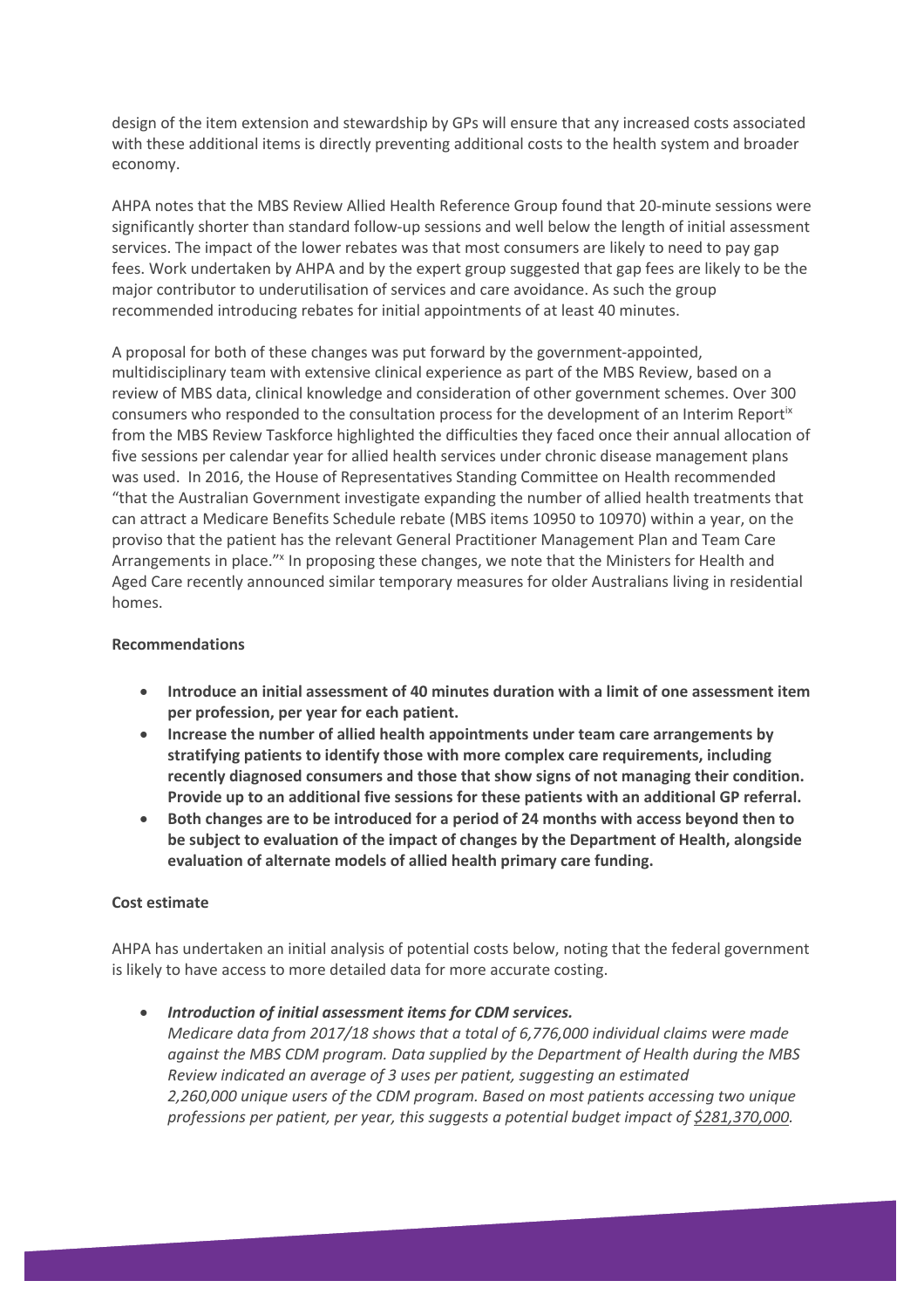# • *Introduction of expanded annual limits for some patient cohorts.*

*AHPA estimates that up to 20 percent of eligible chronic disease patients may present as high risk and be given an additional referral for services by their GP. Based on a cohort of some 450,000 consumers (see above for calculation), this would result in an estimate budget impact of \$140,000,000 based on full use of the additional five items. For an individual patient, this would represent an annual investment of an additional \$311.25 and contrasts with the cost of amputation of a diabetic foot of around \$23,555, and an additional annual spend of \$6,065 every year afterwards.*

# **Recommendation 2:** Trialling alternate models of multidisciplinary allied health care

## **Background**

Australian health policymakers are increasingly recognising the limits of fee-for-service funding as a means of addressing some of Australia's biggest health burdens. Many of these are chronic and complex conditions such as lower back pain. Fee-for-service models reward higher use of systems rather than more effective care, an approach that can drive overuse of services, particularly where access is uncapped. Local and international evidence is emerging showing the benefit of, and need for, alternative models of funding which support practitioners and health providers to provide additional coordination and support to patients. Alternate funding models have also been shown to be necessary in regions with lower population density. Australians living in rural and remote areas are particularly impacted by a lack of access to services, including primary health care services as well as more specialised aged care and disability-focused services. This lack of access, when combined with the MBS funding issues outlined in Recommendation 1 and in a range of AHPA submissions to government, leads to the wide disparity in health outcomes between metropolitanbased Australians and those living outside major cities<sup>xi</sup>.

The need to identify and trial alternate models of care has been well established and has been flagged as a priority by both the Department of Health and the Health Minister. The current Primary Care 10-year plan process has involved some initial discussion of policy options, and the Department of Health has commenced limited trialling of alternate models of care, through the Health Care Homes project and the more recently announced Voluntary Patient Enrolment measure. Both measures focus exclusively on general practice and have not sought to integrate allied health services. Additional rural trials are also scheduled to commence in rural NSW, focused on multidisciplinary models using general practitioners and nurses. Only one of the trial sites identified is likely to involve allied health.

This is a critical failure in current reform activities if the government indeed wishes to improve equity and access for consumers which is its stated aim. Allied health practitioners represent Australia's second largest health workforce after nurses and must be prioritised in the work being undertaken by government. Appropriate interventions for many of our largest disease burdens require allied health interventions, as part of coordinated multidisciplinary program of care involving multiple allied health professions, medical specialists and general practitioners. Allied health providers also represent a more complex and heterogenous group than general practitioners, typically working under a range of funding programs and in a range of different settings and operating environments. Understanding how to integrate those allied health services into a coordinated response to consumer needs can only be achieved through dedicated trials, focused on allied health interventions.

AHPA argues strongly for the funding of a number of allied health-focused trials covering both rural and metropolitan sites and testing a range of funding models including capitation and block-funding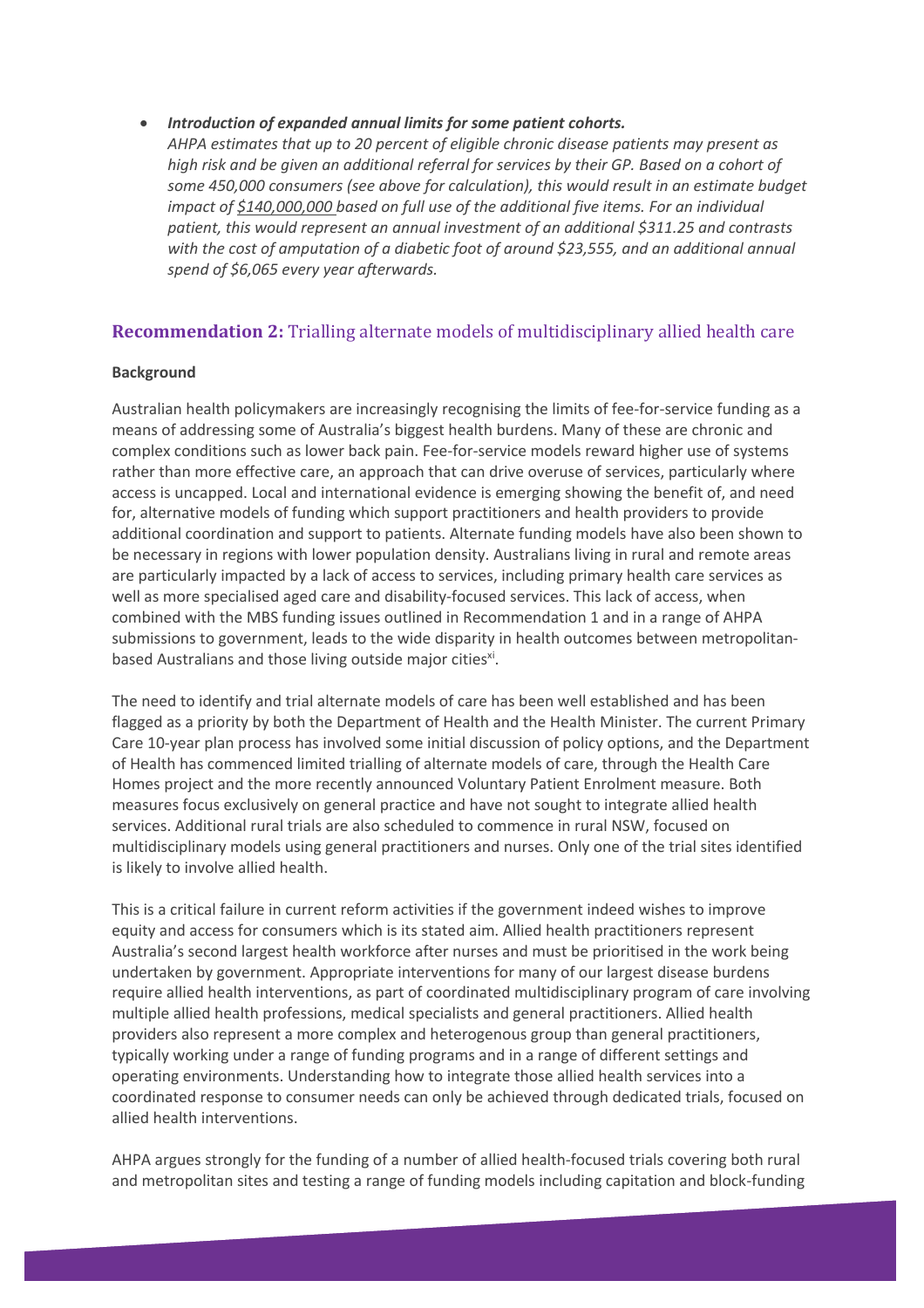options. Unlike other initiatives, these trials should focus on multidisciplinary allied health care addressing key health burdens, such as diabetes and lower back pain. The Department of Health should establish an expert advisory group, led by allied health professionals, that works with a departmental team to identify appropriate models and sites. Local implementation would be undertaken by Primary Health Networks (PHN) in conjunction with allied health and other providers. AHPA notes that the chosen PHNs will likely need to build internal allied health expertise and should have increased involvement in governance by allied health representatives.

AHPA argues that an important component of the proposed allied health trials will be considering the role of direct referrals between medical specialists and allied health professionals. We note the proposals of the MBS Review Allied Health Reference Group and the Specialist and Consultant Physician Clinical Committee in relation to direct referrals, both of which noted the evidence supporting current clinical pathways that do not involve general practice and where the requirement for GP referrals is adding costs to the system and slowing down access to appropriate care. Health cost analyses, such as those commissioned by the Australian Physiotherapy Association, show the potential for significant cost savings to consumers and the health system by improving referral pathways<sup>xii</sup>.

AHPA further argues for the need to trial alternate models of funding for telehealth. While the recent introduction of temporary COVID-19 pandemic measures significantly expanded access to allied health telehealth services, services were limited to a replacement of face-to-face care delivery. There is a need to test the viability of telehealth funding models that incorporate asynchronous care delivery, online platforms and other contemporary technology as part of a program of care that more effectively meets the needs of consumers.

# **Recommendations**

- **Fund the development planning of six allied health-led trial sites, across regional/rural and metropolitan locations, focused on testing capitation and block-funding models, incorporating face-to-face and telehealth delivery modalities.**
- **Fund establishment and running of funding models across six trial sites for a period for 24 months.**
- **Undertake evaluation of funding models as a foundation for scaling up of funding approaches nationally.**

## **Cost**

*Implementing a series of allied health-led trial sites will require a multi-year funding approach that covers planning, implementation and evaluation. Funding will need to be split between the Department of Health project management team, the PHNs, the local providers implementing the model, and relevant allied health peaks.* 

- *Stage 1: Model development, trial site identification and planning \$1.5 million in 2021–22*
- *Stage 2: Implementation - \$6.0 million in 2022–24 Note: some of this funding may potentially be drawn from existing funding sources such as Medicare and private health insurance as per the Health Care Homes trial.*
- *Stage 3: Research and evaluation - \$0.5 million in 2023-24 financial year.*
- *Total: \$8 million*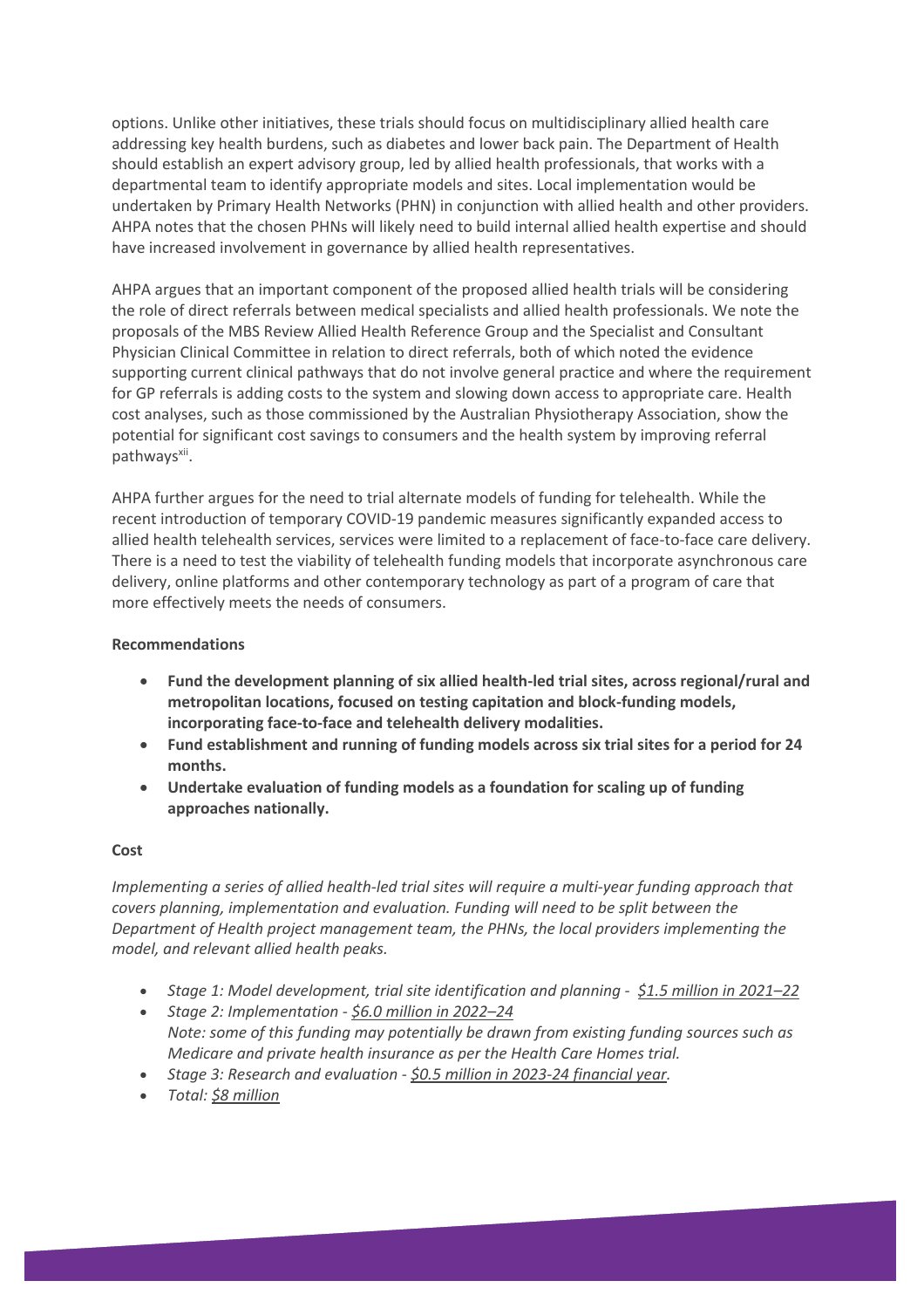# **Recommendation 3:** Review Private Health Insurance Chronic Disease Management Program legislation and program design

# **Background**

The Australian government recently announced as part of the October 2020 federal budget that it was commencing the second wave of reforms to private health insurance with the aim of improving the affordability, value, and attractiveness of private health insurance, particularly for younger Australians. Under the plan outlined in the Commonwealth Department of Health's current public consultation document, proposed changes focus on out-of-hospital rehabilitation for physical conditions following orthopaedic surgery. The proposed mental health changes are more wideranging as they aim to provide an opportunity to deliver preventive mental health interventions. They also propose legislative changes to the Chronic Disease Management Program (CDMP) guidelines, a program which provides physical health care in addition to mental health care. The current consultation does not address the impact of legislative changes on non-mental health CDMP services, nor does it provide an opportunity to consider the opportunities and failures of the CDMP.

The CDMP is part of reforms that were introduced in 2007 as part of the Broader Health Coverxiii initiative. The intention of the CDMP is to allow insurers to fund services that are preventative in nature and can assist in improving the management of chronic illnesses and reducing avoidable hospitalisations and health decline. The design of the program appears to provide an effective means of supporting the MBS CDM program by providing access to appropriate allied health services for eligible holders of private health insurance policies. Yet data collated for AHPA by Deloitte in 2018 shows that use of the CDMP is declining and represents only a tiny fraction of insurer expenditure. Data shows that for every \$1 spent on in-hospital treatment, only \$0.04 were spent on CDMP and \$0.03 on hospital substitution programs. The CDMP has also provided little funding of allied health interventions, with data showing that 58 percent of the total CDMP expenditure was spent on planning services with a further 31 percent spent on coordination. Only 9 percent of spending went to allied health services. Coordination and planning services were both significantly more expensive than allied health service delivery.

While AHPA welcomes the reform intentions of government, and the focus on expanding access to community-based rehabilitation and preventive mental health services, we argue that CDMP represents an urgent focus for dedicated work to improve the model of service delivery and to consider which services should be funded and how.

## **Recommendations**

- **Fund work by the Department of Health to undertake a dedicated review of the Chronic Disease Management Program with a dedicated advisory group established to oversee evaluation of the current program and a public consultation with recommendations to go to government in time for the 2022/23 federal budget.**
- **Commit to an implementation of a third wave of reforms, focused on CDMP, aimed at expanding access to allied health services funded under private health insurance hospital cover for eligible policy holders.**

## **Cost**

*Funding required for this initiative is expected to be minimal with a significant proportion of costs potentially able to be covered by the existing Department of Health budget. Some additional secretariat support, in addition to sector and/or external consultant support, may be required as will*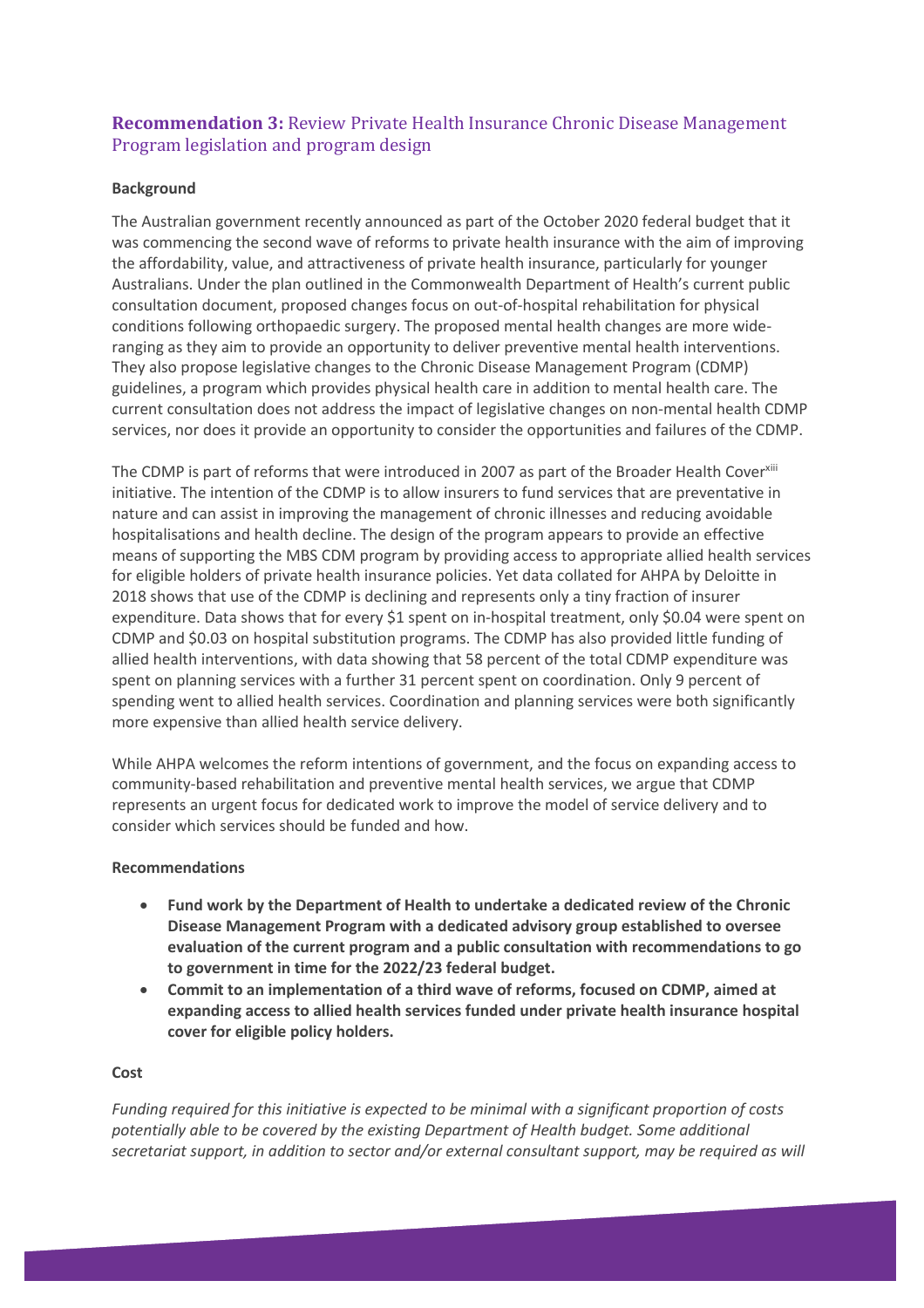*support to cover participation by relevant medical and allied health professionals. Possible budget of \$100,000-200,000.*

# **Recommendation 4:** Increased peak body funding for allied health sector

#### **Background**

AHPA is the recognised national peak association for the allied health sector, working on behalf of the allied health professional workforce. At over 200,000 health professionals, this is Australia's second largest healthcare workforce. Those professionals work across an extremely diverse range of settings, sectors, and geographic locations. The diversity of the sector makes the provision of accurate and timely advice to government extremely important. That diversity also increases the complexity of the task as AHPA needs to work with a range of Commonwealth and jurisdictional departments and agencies to fulfill its role effectively. AHPA is currently involved in active and ongoing work with the Australian Commission for Safety and Quality in Health Care, the Australian Digital Health Agency, the Australian Institute of Health and Welfare, multiple areas of the Department of Health, the Department of Social Services, the National Disability Insurance Agency, the NDIS Quality and Safeguarding Commission, the Royal Commissions into disability, aged care and mental health (Victoria) as well as a range of funding bodies, parliamentary committees and more.

The ongoing COVID-19 pandemic has also demonstrated a significant need to support governments in navigating the challenge of border closures, lockdown and transition plans. That additional work is likely to be required for some time yet as Australia continues to respond to the pandemic and the longer-term health and rehabilitation needs of those that have experienced COVID-19. All governments have relied heavily on the allied health sector, and on AHPA, for advice, support and implementation of guidance and standards and will continue to do so as we work through the current pandemic and plan for the future.

However, AHPA receives the lowest amount of funding of any HPAB recipient organisation, a level of funding that is significantly out of proportion to the size and complexity of the sector. We note by way of contrast that the Australian Pharmaceutical Society, which represents some 18,000 representatives from a single profession, receives almost two and a half times the support from the Commonwealth. The Australian Association of Practice Managers with some 2,600 members receives over a third more funding. Both of those organisations also work with a far less diverse membership base or range of operational settings.

AHPA has undertaken significant work in relation to the specific needs of people with disability and the providers that support them during the pandemic. AHPA has expanded on the already significant body of work it undertakes with the NDIS Commission, the National Disability Insurance Agency, Department of Social Services (DSS) and individual jurisdictions and stakeholders throughout the pandemic. AHPA continues to do so at our own cost, as advice after formal approaches to the DSS grants team and the Ministers for the NDIS and Social Services have stated that AHPA is not eligible to receive funding under the Department of Social Services National Disability Representative Organisations program. AHPA and its members have significant concerns about how this reflects on the importance of engaging with the allied health sector in relation to disability-related policy, particularly in light of current work on an NDIS Workforce Strategy and the introduction of major reforms to the NDIS that directly involve the allied health sector through the introduction of Independent Assessments.

To address these resourcing gaps, AHPA proposes a modest four-year increase in funding to allow the organisation to increase its resourcing and to support government reform projects across aged